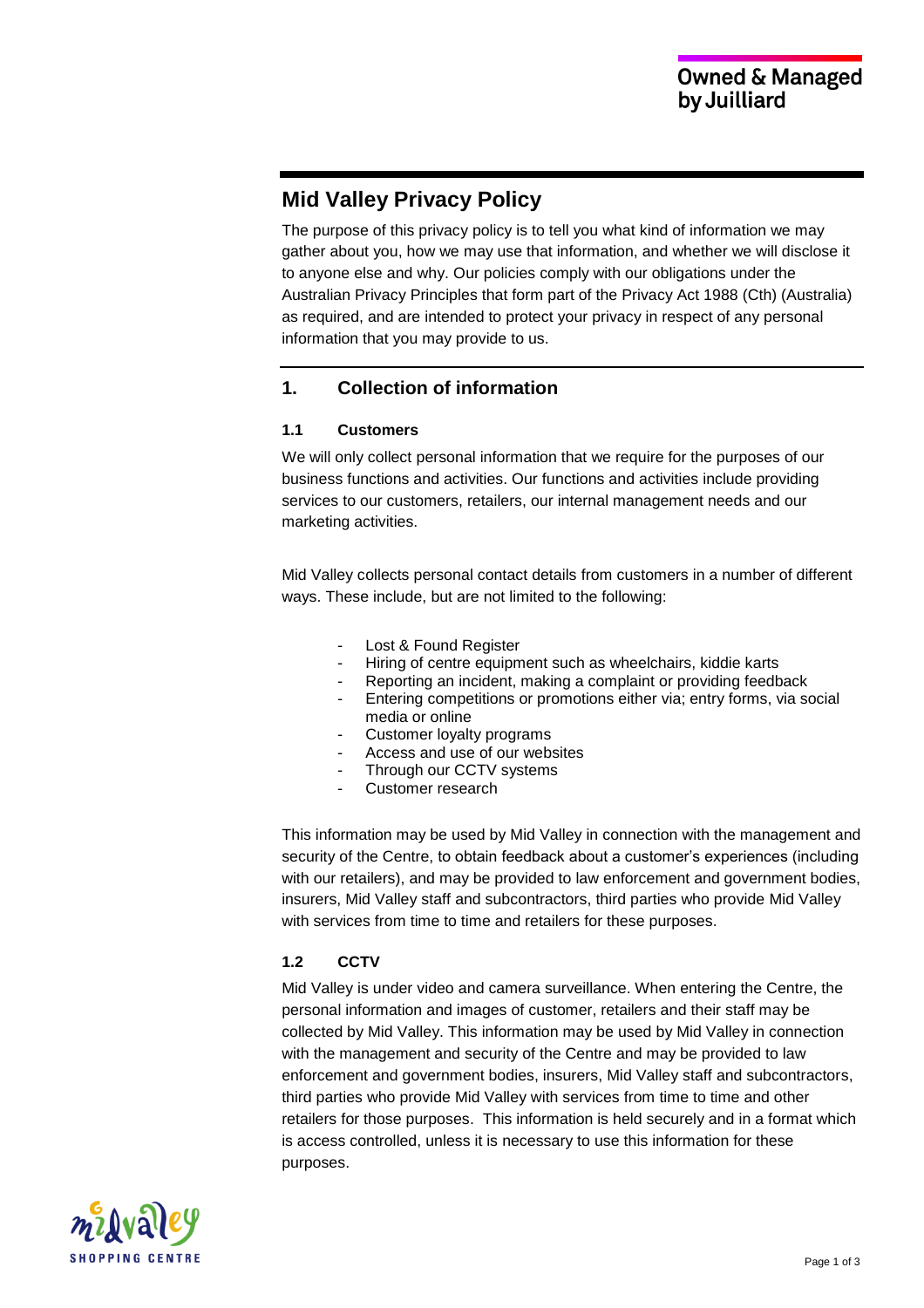# **2. Storage**

We handle all personal information carefully. We ensure that your personal information is stored securely, and have implemented policies and procedures designed to ensure that your personal information is not misplaced or misused, and that unauthorised access to, modification of, or disclosure of your personal information does not occur.

# **3. Online privacy**

This section of our Privacy Policy deals specifically with our online services which includes any services that are provided by us via the Internet. This may include email, social channels, our website at [www.midvalleyshoppingcentre.com.au](http://www.midvalleyshoppingcentre.com.au/) and any other promotional websites that may operate from time to time.

#### **3.1 Server logs**

Our web server automatically collects various items of information when you use our web site, including:

- Your IP (Internet Protocol) address;
- Information about the operating system and Internet browser software you are currently using; and
- The data that you download from our websites(s) and when you download it

Although, in some circumstances, it may be possible to identify you from this information, we do not attempt to do so, and only use this information for statistical analysis, system administration, and similar purposes. This information is not disclosed to any other party.

#### **3.2 Mailing list, email and feedback forms**

We may collect personal information from you (such as your name, email address, and any other personal information you provide) if you sign up to our mailing list, send us email or if you submit information to us using a message or feedback form. We will use this personal information to contact you to respond to your message, and for other related purposes we consider are within your reasonable expectations or for which you have consented.